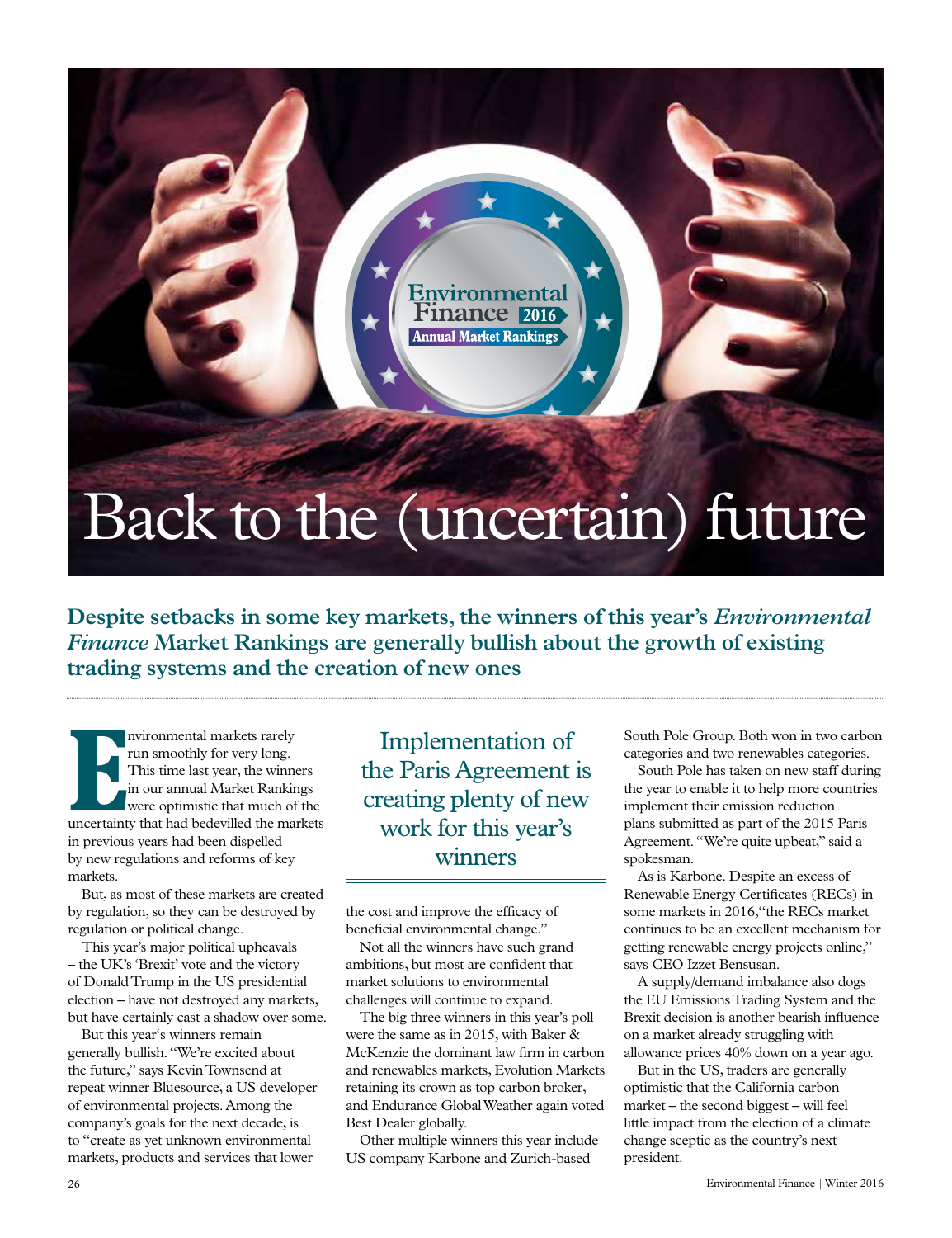| <b>Baker &amp; McKenzie</b>     | ******** |  |       |  |
|---------------------------------|----------|--|-------|--|
| <b>Evolution Markets</b>        |          |  | ***** |  |
| <b>Endurance Global Weather</b> |          |  | ***** |  |
| <b>South Pole Group</b>         |          |  | ****  |  |
| <b>Karbone</b>                  |          |  | ****  |  |

**The Biggest Winners in the** 





**Renewable Energy Certificates** pages 36-38

**Catastrophe Risk** page 39



#### How the rankings were conducted:

Companies were emailed in October and asked to nominate the leading traders, brokers and service providers in the markets covering carbon emissions, renewable energy certificates, and weather and catastrophe risk, via an online survey. Voters were asked to vote only in those categories in which they had direct experience and to make their judgements on the basis of: efficiency and speed of transaction; reliability; innovation; quality of information and services provided; and influence on the market, not just the volume of transactions handled. More than 600 completed responses were received. Only one vote per company site was allowed and those firms that nominated themselves had their votes disregarded.

Trump's victory makes it unlikely that president Obama's Clean Power Plan will be enacted, but carbon market specialists are confident that several states will press ahead with the policies they developed to comply with the Plan.

"We're expecting no aggressive action on climate change at the federal level," says Rick Saines, of Baker & McKenzie. But "there is still good momentum for carbon markets even with the uncertainty that Trump's election has caused," says Zac Eyler of Ruby Canyon Engineering, another repeat winner.

"California, Quebec, Ontario, British Columbia, etc. show no signs of slowing down their programmes over the coming years," he adds.

Further afield, other countries are pressing ahead with emission reduction plans, in line with their commitments under the Paris Agreement, and in many cases, these involve carbon trading. Chief among them is the national Chinese market that is set to launch next year.

Implementation of the Agreement is creating plenty of new work for many of this year's winners, much of it to do with the roll out of renewable energy capacity.

Plunging costs have helped stimulate rapid growth of wind and solar energy in recent years but this increase in supply has hit the price of RECs in the US. This was compounded by a relatively warm winter last year which depressed power demand in both Europe and North America.

In response, a growing number of European utilities are looking to use temperature-based weather hedges to protect their revenues. Most winners in the weather risk section of this year's Rankings expect to see increasing use of more complex weather contracts to protect against low wind speeds and lack of sunshine.

They also point to the US agriculture sector as a promising growth area for weather hedging. This industry is also a major force in the expanding market for Renewable Identification Numbers which track the percentage of biofuel mixed into US transport fuel.

Airlines are also seen as a likely source of new business by many of this year's winners, in light of the industry's commitment to launch a new carbon offset market in 2021. And, with increasing interest in the use of markets to improve water supplies, reduce deforestation and even protect biodiversity, optimists think the future looks bright for environmental markets. EF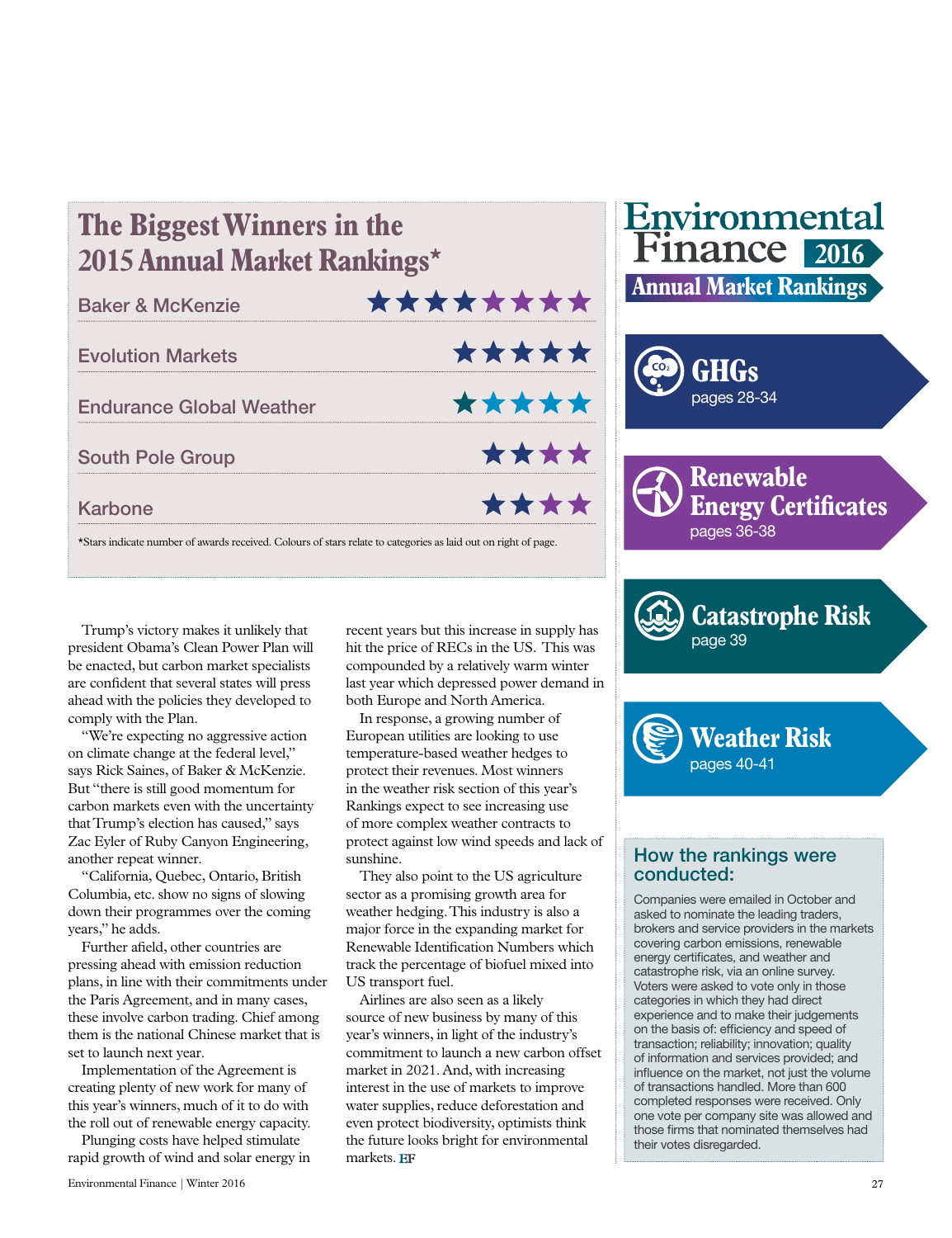



### Carbon markets face fresh uncertainty

**Political changes in the UK and US have reversed recent progress towards greater clarity in the world's largest carbon markets, says Graham Cooper**

**Mat** a difference a year<br>
year, politicians and<br>
environmentalists, along<br>
with many businesses<br>
and investors, were celebrating the signing makes! This time last year, politicians and environmentalists, along with many businesses of the Paris Agreement on climate change and the increased certainty it provided about global and national targets for curbing greenhouse gas emissions.

12 months on, and the same people are bemoaning fresh uncertainties arising from the UK's vote to leave the European Union and the victory of a climate change sceptic in the US presidential election.

The Paris Agreement boosted confidence in the future of carbon markets, with an international PwC survey of large companies – members of the International Emissions Trading Association (IETA) – revealing that 82% expected existing carbon markets would expand as a result of the ground-breaking deal.

EU Allowance (EUA) prices stood at about  $\epsilon$ 8 in December 2015 but, a year later, they are languishing around  $\epsilon$ 5, representing a fall of almost 40%.

Optimism was also prevalent in the North American markets, this time last year, thanks to the election of a more climate-friendly government in Canada and president Obama's progress on his climate change strategy for the US.

A central plank of that strategy – the Clean Power Plan (CPP) – was expected to encourage more states to introduce carbon trading and possibly join one of the existing regional carbon markets – in California and the northeast (the Regional Greenhouse Gas Initiative (RGGI)).

"It really feels like we are in growth mode again around greenhouse gas credits in North America," said one of last year's winners in December 2015.

| Category<br><b>EU Emissions Trading System</b> | Winner                     | <b>Runner-up</b>   |
|------------------------------------------------|----------------------------|--------------------|
| <b>Best Broker, Spot &amp; Futures</b>         | $\star$ Evolution Markets  |                    |
| Best Trading Company, Spot & Futures           | $\star$ FTS Markets        | Redshaw Advisors   |
| <b>Best Broker, Options</b>                    | ★ Evolution Markets        |                    |
| <b>Best Trading Company, Options</b>           | $\star$ ETS Markets        | <b>CF Partners</b> |
| <b>Best Advisory/Consultancy</b>               | $\star$ Redshaw Advisors   | <b>FTS Markets</b> |
| <b>Best Law Firm</b>                           | $\star$ Baker & McKenzie   |                    |
| <b>Best Verification Company</b>               | ≵ DNV GL                   | Lucideon CICS      |
| <b>Best Exchange/Clearing House</b>            | $\star$ ICE Futures Europe |                    |

A year later, however, both the CPP and the California market are beset by legal challenges, while the Brexit decision, low EUA prices, and a lack of clarity over forthcoming market reforms, have cast a cloud of uncertainty over the EU market.

 "It's been a very interesting 12 months," says a rueful Louis Redshaw, founding director of Redshaw Advisors, that retained the title of Best Advisory/Consultancy (EU ETS) in this year's poll.

Despite some "pretty serious" nuclear plant outages in France and the approach of winter, the fact that EUA prices remain far below last year's highs "tells us there is oversupply in the market – even in a year with backloading," he says, referring to the mechanism to withhold 900 million EUAs from auctions in 2014-2016 until 2019-2020 in an attempt to temporarily reduce the excess that accumulated after the economic slowdown after 2008.

> "All the signs are for lower [EUA] prices next year." Louis Redshaw, Redshaw Advisors

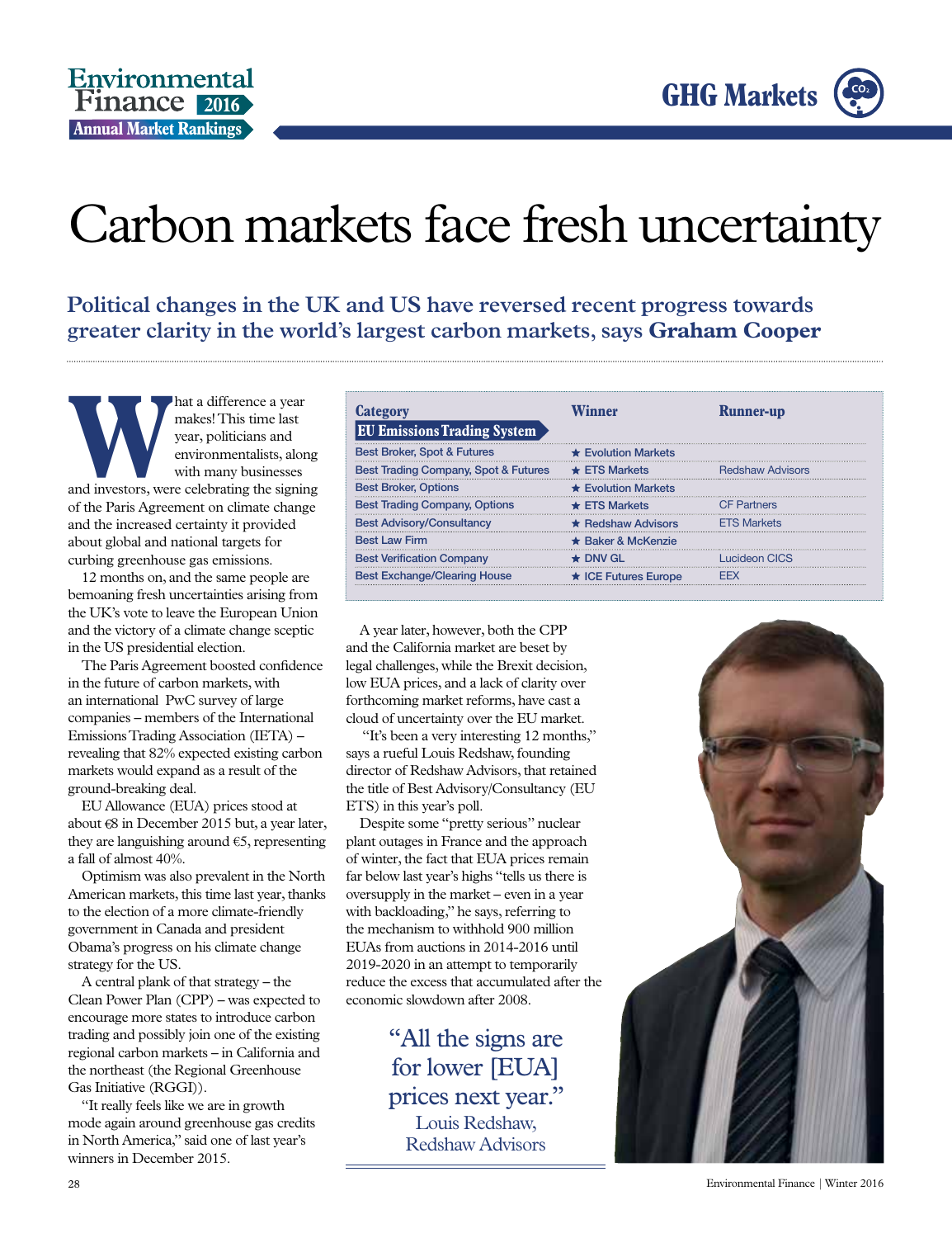

#### Environmental **Finance** 2016 **Annual Market Rankings**

| Category                                   | Winner                               | <b>Runner-up</b>            |
|--------------------------------------------|--------------------------------------|-----------------------------|
| <b>North American Markets (California)</b> |                                      |                             |
| <b>Best Broker, Spot &amp; Futures</b>     | $\star$ Evolution Markets            | Karbone                     |
| Best Trading Company, Spot & Futures       | $\star$ Vitol                        | <b>BP</b>                   |
| <b>Best Broker, Options</b>                | $\star$ Evolution Markets            | Karbone                     |
| <b>Best Trading Company, Options</b>       | $\star$ Vitol                        | <b>Element Markets</b>      |
| <b>Best Offset Originator</b>              | $\star$ Bluesource                   | <b>Element Markets</b>      |
| <b>Best Advisory/Consultancy</b>           | $\star$ Karbone                      | <b>Element Markets</b>      |
| <b>Best Law Firm</b>                       | $\star$ Baker & McKenzie             | <b>Stoel Rives</b>          |
| North American Markets (RGGI)              |                                      |                             |
| <b>Best Broker</b>                         | $\star$ Evolution Markets            | Karbone                     |
| <b>Best Trading Company</b>                | $\star$ Vitol                        | <b>Element Markets</b>      |
| <b>North American Markets (All)</b>        |                                      |                             |
| <b>Best Advisory/Consultancy</b>           | $\star$ Karbone                      | <b>Element Markets</b>      |
| <b>Best Law Firm</b>                       | ★ Baker & McKenzie                   | <b>Latham &amp; Watkins</b> |
| <b>Best Verification Company</b>           | ★ Ruby Canyon Engineering ESI Carbon |                             |
| <b>Best Project Developer</b>              | <b>Bluesource</b>                    | <b>EOS Climate</b>          |

"The news from the power sector is almost as bad as it can be but carbon is still struggling to break higher," he says.

ETS Markets – voted Best Trading Company (EU ETS) – shares Redshaw's concern. "It's a frustrating time," says Tim Atkinson, the firm's founder. "We would like to be working more proactively with clients about developing future compliance strategy but Brexit concerns, unclear Phase 4 reforms and low prices make that difficult."

Many companies see too much uncertainty to take a long-term view at present, he says. Although allowance purchasing requirements are going up, as targets tighten and surpluses are used up, at current prices EUAs are not a significant cost for many companies, he adds.

Few market insiders expect any dramatic recovery in prices next year. Redshaw says he expects 2017 will see the French nuclear plants resume generation, and lower gas prices as more LNG capacity becomes available, but no major increase in demand for allowances. Furthermore, the end of backloading will mean an increase in EUA supply.

"Some pretty serious headwinds are coming," he says. "All the signs are for lower prices next year."



"Many companies see too much uncertainty to take a long-term view at present." Tim Atkinson, ETS Markets

Further bad news for the embattled EU market, is the threatened mandatory closure of coal-fired power stations in several European states. "Such intervention is

undermining the carbon market," Redshaw says.

2017 will be an important year for companies to keep track of EU ETS Brexit negotiations and Phase 4 reforms, notes Atkinson at ETS Markets. They should remember "that policy decisions can cause sudden price movements so being able to react quickly will be important," he says.

In response to the low prices, both Atkinson and Redshaw have been looking beyond their core activities based around the EU ETS.

ETS Markets has started to do more advisory work on renewable energy and energy efficiency, while Redshaw has advised South Korean companies about emissions trading and provided firms in the aviation sector with training on emissions trading. Most airlines will be covered by a new carbon market – the Carbon Offsetting and Reduction Scheme for International Aviation (Corsia) – from 2021.

Baker & McKenzie, which held on to its title of Best Law Firm in the EU ETS, for the eighth year in succession, is also seeing more interest from airlines. "We see an increasing of level of activity here," says Martijn Wilder, head of the firm's global environmental markets and climate change practice.

The company's work on the EU ETS has been "pretty limited" in the past year, he adds. The focus has been more on advising its European clients who operate internationally in other markets, while also working on the REDD+ forestry crediting mechanism and policy work, Wilder says.

But, despite the low prices, EUA trading volumes remain robust, with average daily volume on the Intercontinental Exchange (ICE) in London of about 20,000 lots, says Gordon Bennett, managing director, utility markets at the exchange. ICE was once again voted Best Exchange/Clearing House for the EU ETS.

And, with more than 100 companies trading on a typical day, the EUA futures contract is one of ICE's leading utilityfocused contracts, he adds.

Volumes have also been strong in the bilateral over-the-counter (OTC) market. "We have seen an uptick in OTC volumes and expect that to continue into 2017," says Michael Karavias, a London-based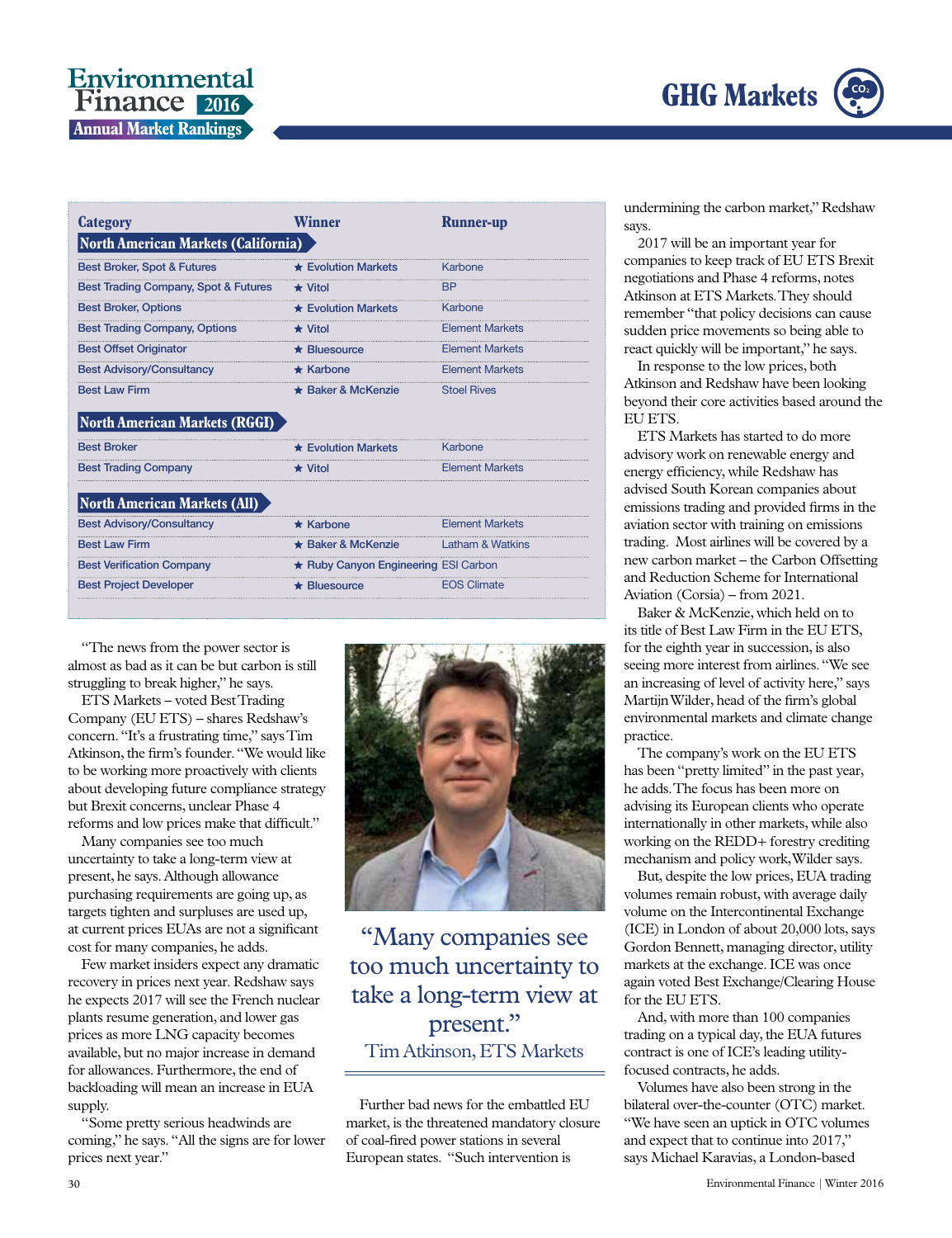

#### Environmental **Finance** 2016 **Annual Market Rankings**

managing director at Evolution Markets, which was once again voted Best Broker in the EU ETS.

The world's second largest carbon market – that of California – is also beset by uncertainty and low prices. But the reasons are specific to the state and unrelated to the election of a president who has dismissed climate change as a Chinese hoax.

The California market didn't move at all in reaction to Trump's election, says Lenny Hochschild, MD and head of the Carbon Americas group at Evolution Markets, which also retained its stranglehold on the title of Best Broker in both the California and RGGI market categories. "I don't see the federal election affecting California's policy," he adds.

Even if the incoming US administration cancels the Clean Power Plan, the Californian market is unlikely to be affected, agrees Kevin Townsend, chief commercial officer at Bluesource, which retained its title as Best Project Developer in the North American markets as well as Best Offset Originator in the California market. The California administration is "going to do what they need to do to achieve their goal," he says.

But 'spillover effects' from other polices of the incoming administration could affect the market, cautions Izzet Bensusan, CEO of Karbone, which won the Best Advisory/ Consultancy title for California and all North American GHG markets. "If Trump finds ways to support the fossil fuel sector, actually implements his infrastructure improvement plan, or 'brings back manufacturing' in some meaningful way, each of these could theoretically increase emissions in California (and the rest of the country), thereby increasing allowance prices."

The state continues to set the pace in terms of emission reduction targets in the US and in August the state Assembly and Senate passed bills that set an aggressive new target for 2030 – to reduce California's GHG emissions to 40% below their 1990 level.

But the market, launched in 2012, is under attack from the local Chamber of Commerce and others who argue that auctions of emission allowances are effectively an illegal tax, while the state's

'Environmental Justice' lobby group remains opposed to the very principle of cap and trade.

Rick Saines, head of Baker & McKenzie's North America climate change and environmental markets practice, notes that the 2030 target is now codified in law, so "the big question is how best to meet it".

He thinks it is likely that industry will rally to support the cap-and-trade market if the alternative is 'command and control'. "All the infrastructure is there for a very solid market," he notes.

Baker & McKenzie has been voted Best Law Firm in the North American carbon markets for six years now, mirroring its leading role in the EU market.

The story of the year in the US has been significant progress at state level, adds Saines. In addition to California's plans for 2030, Oregon and Washington are both considering trading markets while several other states have undertaken preparatory work in anticipation of the Clean Power Plan being enacted.

"Even before Trump's election, much of the activity was at the sub-national level across North America," agrees Zac Eyler, vice-president, greenhouse gas programmes, at Ruby Canyon Engineering, which was again voted Best Verification Company in the North American GHG markets.

And, notes Hochschild, Ontario is expected to link to the California market in 2018, following in the footsteps of Quebec. The RGGI market has also discussed the possibility of aligning its rules with those of California, market insiders say.

The likely demise of the CPP under the Trump administration would be more of a blow to the RGGI market than to California,

"We expect more certainty on legal and policy challenges in 2017" Kevin Townsend, Bluesource

they warn. This was reflected in allowance prices immediately after the election result was announced. Carbon prices in RGGI dropped 10.4% to about \$4.2 within 24 hours of Trump's victory being announced. California prices, on the other hand, were virtually unchanged at about \$12.8.

The final CPP rules – which aim to curb emissions from US power plants – "are supportive of regional and potentially national trading," notes Saines. Several states were believed to be considering joining RGGI to help them comply with the Plan.

But the CPP was already facing a legal challenge, before Trump's election victory. The US Supreme Court put the brakes on the plan in February, pending a judicial review. The US Court of Appeals for the DC Circuit heard the challenge against the CPP in late September, but it is unlikely to reach a verdict until next year.

Several states intervened in favour of the CPP, although 25 others opposed it, Saines notes. "Some of the plans developed in preparation for CPP may proceed even in the absence of the CPP."

"I think you're going to see some states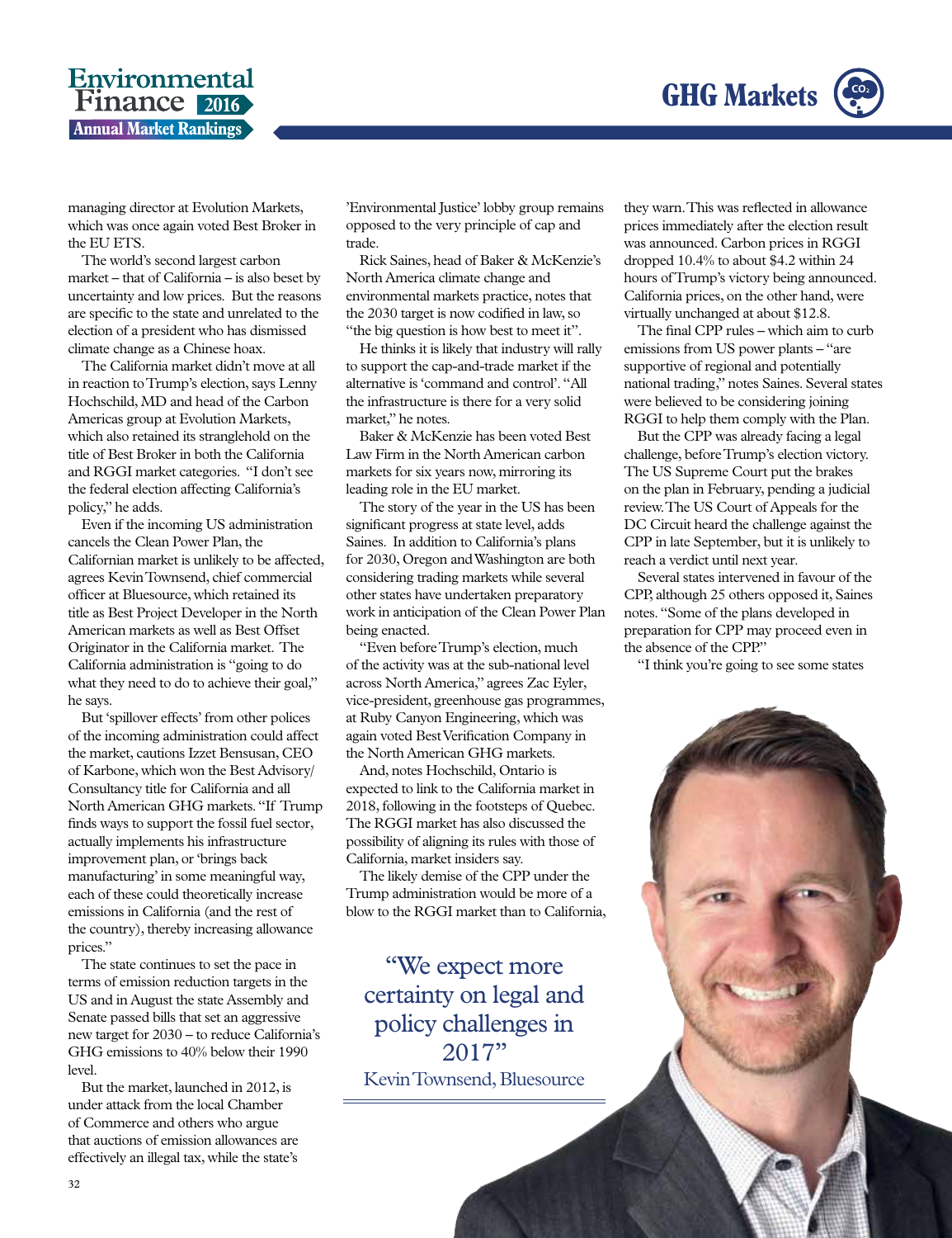

#### Environmental **Finance** 2016 **Annual Market Rankings**

| <b>Category</b><br><b>Kyoto Project Credits (JI &amp; CDM)</b> | Vinner                                       | <b>Runner-up</b> |
|----------------------------------------------------------------|----------------------------------------------|------------------|
| <b>Best Trading Company, Secondary</b><br><b>Market</b>        | ★ South Pole Group                           | Statkraft        |
| <b>Best Advisory/Consultancy</b>                               | $\star$ Kanaka Management<br><b>Services</b> | South Pole Group |
| <b>Best Law Firm</b>                                           | ★ Baker & McKenzie                           |                  |
| <b>Best Verification Company</b>                               | $\star$ EPIC Sustainability<br>Services      | <b>TUV Nord</b>  |
| <b>Best Project Developer</b>                                  | $\star$ South Pole Group                     |                  |
| <b>Best Exchange</b>                                           | $\star$ ICE Futures Europe                   |                  |

taking aggressive action on climate change; while others will breathe a sigh of relief," if the CPP is cancelled, he says.

2016 has been "a pretty difficult year" for RGGI, says Hochschild at Evolution Markets. In addition to the unexpected decision by the US Supreme Court to 'stay' the CPP, also unexpected was the decision in August by NY governor Andrew Cuomo to provide billions of dollars to help four nuclear plants to remain operating. This exerted some further downward pressure on carbon allowances in the market.

 But most major players are optimistic for 2017.

"I think 2017 should be much better," says Townsend at Bluesource. "We expect more certainty on legal and policy challenges in 2017."

"We are still confident in the momentum and direction for 2017 and after," agrees Eyler at Ruby Canyon, "overall there is still good momentum for carbon markets even with the uncertainty that Trump's election has caused."

Hochschild at Evolution Markets says he expects the challenge to the California market to be resolved in the first half of the year.

There is also renewed optimism in the international market for 'Kyoto credits' thanks to the Paris Agreement. The 1997 Kyoto Protocol – the precursor to the Paris Agreement – created instruments such as the Clean Development Mechanism (CDM) which award tradable carbon credits to projects in developing countries that prevent, or avoid, GHG emissions.

Although prices for CDM credits have collapsed to levels that are insufficient to make many potential projects economically viable, there are widespread hopes that a mechanism similar to the CDM will form the basis of international offset trading under the Paris Agreement.

"We are in early discussions with several parties on transitioning projects from the

"I think you're going to see some states taking aggressive action on climate change; while others will breathe a sigh of relief [if the CPP is cancelled]"

Rick Saines, Baker & McKenzie

existing infrastructure under the CDM to the future mechanism, and/or bilateral transactions under Article 6 of the Paris Agreement," says Caspar Chiquet, a key account manager for the public sector at South Pole Group, voted Best Project Developer and Best Trading Company in the Kyoto credit market. "It looks like existing CDM projects, especially [those] in least developed countries, will play an important role."

In addition, he adds: "Our public advisory team works on assisting governments and multilaterals in the transition from the Kyoto Protocol to the Paris Agreement."

The Zurich-based company is also engaged in the World Bank's effort to support the CDM via its innovative Pilot Auction Facility and was among nine winners in the second auction, for methane reduction projects, held in May 2016.

K.Sudheendra, head of operations at

India's EPIC Sustainability, which retained the title of Best Verification Company in the Kyoto credit market, says methane projects are among the most popular in the market at present. Despite the low prices for most CDM credits, he reports reasonable supply and demand and is confident that there will "definitely be more activity" in 2017.

Another source of work for South Pole is the proposed new market in offset credits for the aviation sector. The company "is in talks with several airlines regarding early action and pre-compliance engagements," says Chiquet. "Many of those airlines are existing buyers of voluntary offsets from our portfolio of projects," he adds.

Baker & McKenzie also sees potential in the aviation sector. "We see an increasing level of business here," says Martijn Wilder. Another possible growth area is the



Chinese national carbon market which is due to begin in 2017. "We are getting more and more queries," but the market is still developing and remains quite opaque, he adds.

And the Paris Agreement "has had a big impact," Wilder stresses. Among other projects, Baker & McKenzie is advising various governments on their national emission reduction plans submitted as part of the Agreement; working on the REDD+ mechanism to reward projects that prevent deforestation; and developing ideas around Article 6 of the Agreement, which provides a foundation for international cooperation through markets.

And, he adds, "many corporate clients are developing plans to develop carbon offsetting plans and climate strategies.

"For us it is like post-Kyoto all over again and the opportunities are significant," he concludes. EF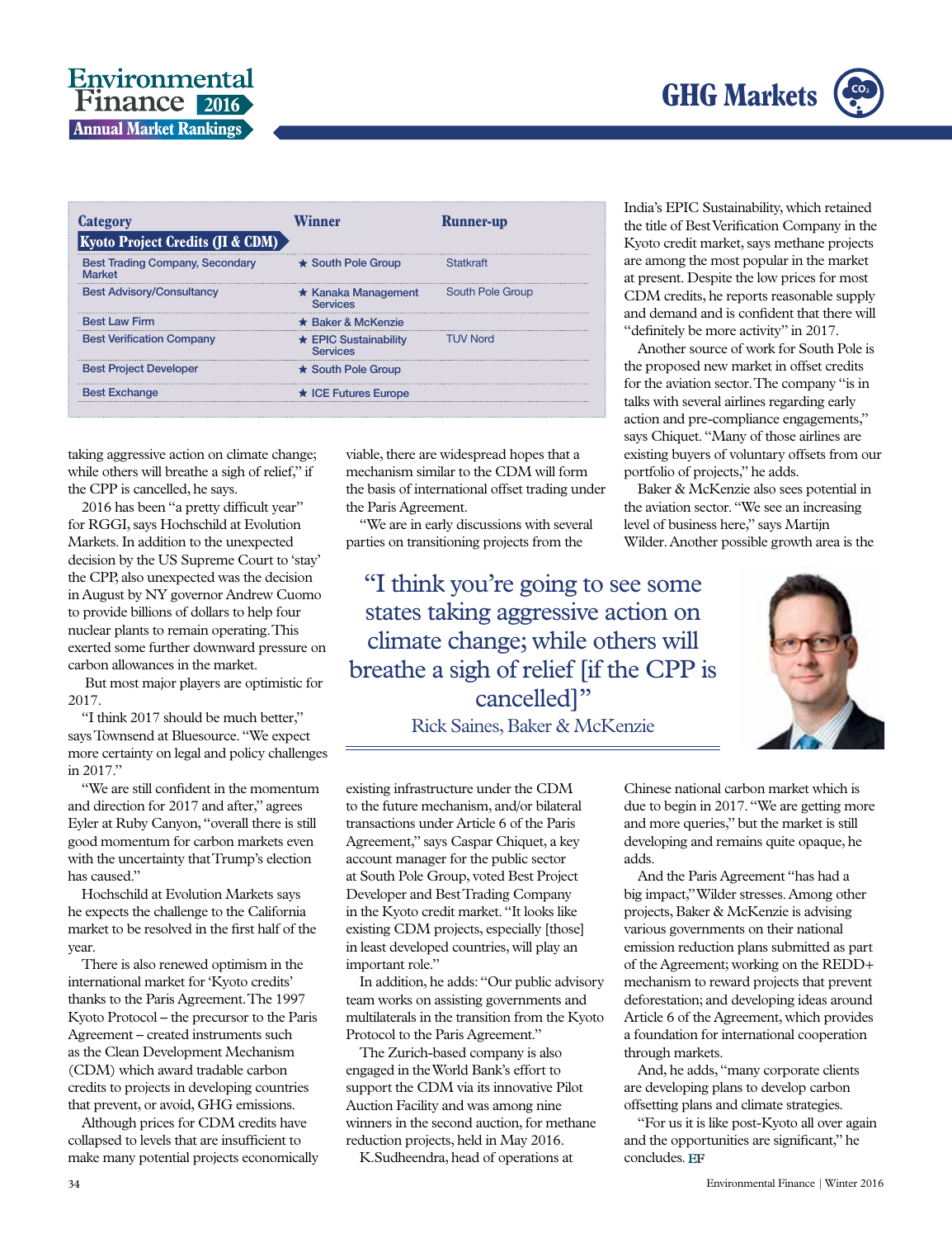# RECs in reverse

**This year has seen a reversal of fortunes for some renewable energy certificate (REC) markets, with some of last year's best performing US markets seeing big price drops, while EU and Australian markets saw record gains. Hamza Ali reports**

**R**<br>
"Power co enewable energy certificate (REC) markets have had a tough year in the US, as the supply of certificates outstripped demand. "Power consumption has been lower this year, and that's just a factor of the weather being warmer and an increase in the uptake of energy efficiency upgrades, so you've had less electricity usage overall and this lowered demand for RECs," says Izzet Bensusan, CEO of Karbone, which was voted Best Advisory and Best Broker for the North American RECs markets in this year's poll.

In the US, 29 states and the District of Columbia have put in place mandatory requirements for electricity suppliers to source part of their electricity load from renewable sources.

Each REC is essentially proof that a megawatt of renewable energy has been delivered to the grid and sufficient certificates have to be presented by electricity suppliers to regulators at regular intervals to meet the mandatory targets, known as Renewable Portfolio Standards (RPSs).

While RECs are tradable separately from the renewable electricity they represent, lower power usage means demand for RECs falls as electricity suppliers need fewer certificates to comply with the RPS, says Bensusan.

Even as demand fell this year, build rates of renewable energy plants did not taper off, which meant compliance markets such as the Pennsylvania, New Jersey, Maryland Power Pool (PJM) – the largest RECs market in the US – saw an oversupply which caused prices to fall.

"Certain compliance markets, such as PJM, have remained extremely volatile, currently trading below \$10 per MWh from a high around \$20 per MWh," says Scott Eidson, vice president, environmental markets at 3Degrees, which won the title of Best Trading Company for North American RECs for the second time.

Markets like PJM include RECs generated

by different renewable energy technologies and different states.

Within these larger markets, some states set additional RPSs to give additional support to certain technologies. For example, Pennsylvania and others have Solar RECs (SRECs), which set targets purely for solar technologies.

Prices for SRECs dropped sharply in

| <b>Category</b>                  | <b>Winner</b>                                                            | <b>Runner-up</b>         |  |
|----------------------------------|--------------------------------------------------------------------------|--------------------------|--|
| <b>RECs North America</b>        |                                                                          |                          |  |
| <b>Best Broker</b>               | $\star$ Karbone                                                          | <b>Evolution Markets</b> |  |
| <b>Best Trading Company</b>      | $\star$ 3Degrees                                                         | <b>DTE Energy</b>        |  |
|                                  | <u>Best Advisory</u><br>■ Best Advisory<br>■ ★ Karbone Byolution Markets |                          |  |
| <b>Best Law Firm</b>             | $\star$ = Chadbourne & Parke<br>= Baker & McKenzie                       |                          |  |
| <b>RECs Europe</b>               |                                                                          |                          |  |
| <b>Best Broker</b>               | Best Broker Clean → Enegia Group Clean                                   | Cleanworld               |  |
| <b>Best Trading Company</b>      | ★ South Pole Group                                                       |                          |  |
| <b>Best Advisory</b>             | ★ South Pole Group                                                       |                          |  |
| <b>Best Law Firm</b>             | ★ Baker & McKenzie                                                       |                          |  |
| <b>RECs Australia</b>            |                                                                          |                          |  |
| <b>Best Broker</b>               | $\star$ TFS Green                                                        |                          |  |
| <b>Best Law Firm</b>             | ★ Baker & McKenzie                                                       |                          |  |
| Renewable Identification Numbers |                                                                          |                          |  |
| <b>Best Broker</b>               | $\star$ Element Markets                                                  |                          |  |
| <b>Best Trading Company</b>      | $\star$ Bluesource                                                       |                          |  |
| <b>Best Advisory</b>             | $\star$ Element Markets                                                  |                          |  |
| <b>Best Law Firm</b>             | ★ Baker & McKenzie                                                       |                          |  |
|                                  |                                                                          |                          |  |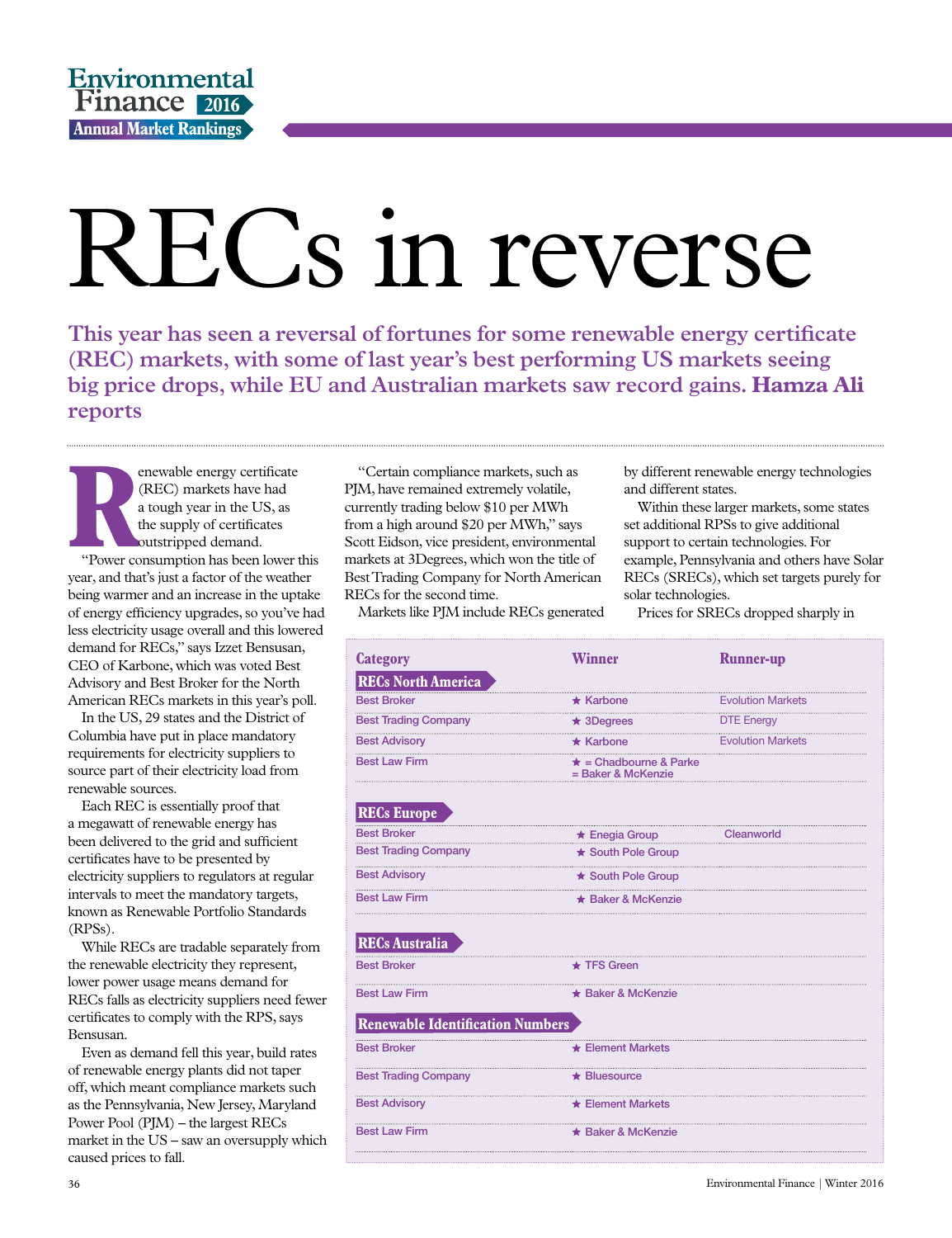

The reason developers can continue to build, despite the low price of power and RECs, is that costs have also fallen dramatically, agrees Todd Alexander, a partner at Chadbourne & Parke, which shared the title of Best Law Firm for North American RECs with Baker & McKenzie.

Similarly, prices have fallen in the New Jersey SREC market from a peak of \$260 in

"In New Jersey we saw build rates continue to rise as prices began to go down, as projects were fully hedged for the fall in SREC prices," says Rich Weihe, managing director of Karbone. "It's kind of what we saw in Maryland where build rates had not

been declining as fast as prices."

RECs.

2015 to \$206 in 2016.

many states in 2016, as the falling cost of the technology led to more projects being built, resulting in an oversupply of certificates. The Maryland SREC market, for example, has seen prices fall from \$170 per MWh in December 2015 to an all-time low of \$18 in November. Solar farm build rates in the state reached 30MWh/month during the first quarter of 2016, which far outstripped demand of 6MWh/month. Although this slowed towards the end of the year, the market is forecast to have an oversupply of 291,000 SRECs or 80% of the RPS in 2016, according to SRECTrade, a management firm specialising in solar

"Contractors are achieving greater economies of scale and operators are lowering costs through the use of new technologies and the benefits of having more projects in closer proximity. We now see solar projects willing to offer energy prices near 3 cents per kWh," he says.

Another factor affecting RECs prices is the federal government's extension of the Investment Tax Credit (ITC) and Production Tax Credit (PTC), notes Alexander.

The ITC is a tax break for renewable energy which allows some investors to recoup up to 30% of the value of the project and was due to expire at the end of 2015.

The PTC provides renewable energy generators with tax relief of 2.3 cents per kWh.

ITC and PTC were extended in a surprise bipartisan move by Congress in December 2015, for another five years. However, many projects that had been rushed through before the credits were due to expire, came online in 2016. These added to the oversupply of RECs, explains Alexander.

However, while RECs prices have fallen in some markets, various factors, including the election victory of Donald Trump, could cause power prices to rise in the coming year, according to Bensusan.

"The immediate effect of the US election was that the yield on 10-year Treasuries went up, and this is impeding some people from making deals that they could have made a month earlier, due to their cost of capital going up," he says. "REC prices may go up next year, if it becomes apparent that there isn't more supply coming online."

As most RECs markets are state regulated, Bensusan expects the market to continue to grow as "states that have a RECs markets will pursue the course even deeper."

Chadbourne & Parke's Alexander agrees saying: "I do not expect that we will see a repeal of either the investment tax credit or the production tax credit, which are the two principal federal incentives available to renewable energy projects. Rather, I expect that Congress will allow the current phase outs of these tax credits, which are already underway, to continue to take effect."

Across the Atlantic, the price of Guarantees of Origin (GOs), the EU version of RECs, more than doubled early in 2016.

For example, prices for Norwegian hydro GOs climbed to  $\epsilon$ 0.40 (\$0.43) per MWh February from  $\epsilon$ 0.15, before seeing prices drop back down to  $\epsilon$ 0.20. This unusual level of volatility was attributed to a surprise announcement by the UK regulator, Ofgem,

"It's not often that you see such dramatic price jumps in this market" Suvi Viljaranta, Enegia

However, the UK, which operates a separate renewable certificate market called Renewable Energy Guarantees of Origin (REGO), dampened market exuberance when it later clarified that the scheme would not affect 2016 supply, causing prices to fall back slightly.

"It's not often that you see such dramatic price jumps in this market," says Suvi Viljaranta, portfolio manager at Enegia, which was voted Best Broker for European RECs for the second year in a row. "All of a sudden, in February, Ofgem makes an announcement that some GOs could be used to get exemptions from the feed-intariff and the price of GOs jumps to  $\epsilon$ 0.40."

GOs have also been boosted by a rise in European demand for renewable energy of just over 9% since 2014. Initiatives such as RE100 – through which companies have pledged to source 100% of their electricity from renewable sources – have added to the traditional household demand for green energy in Europe, says Marie Christine Bluett, head of renewables portfolio management at South Pole Group, which was voted Best Advisory for European RECs.

"We now have large end-consumers prescribing themselves to renewable energy

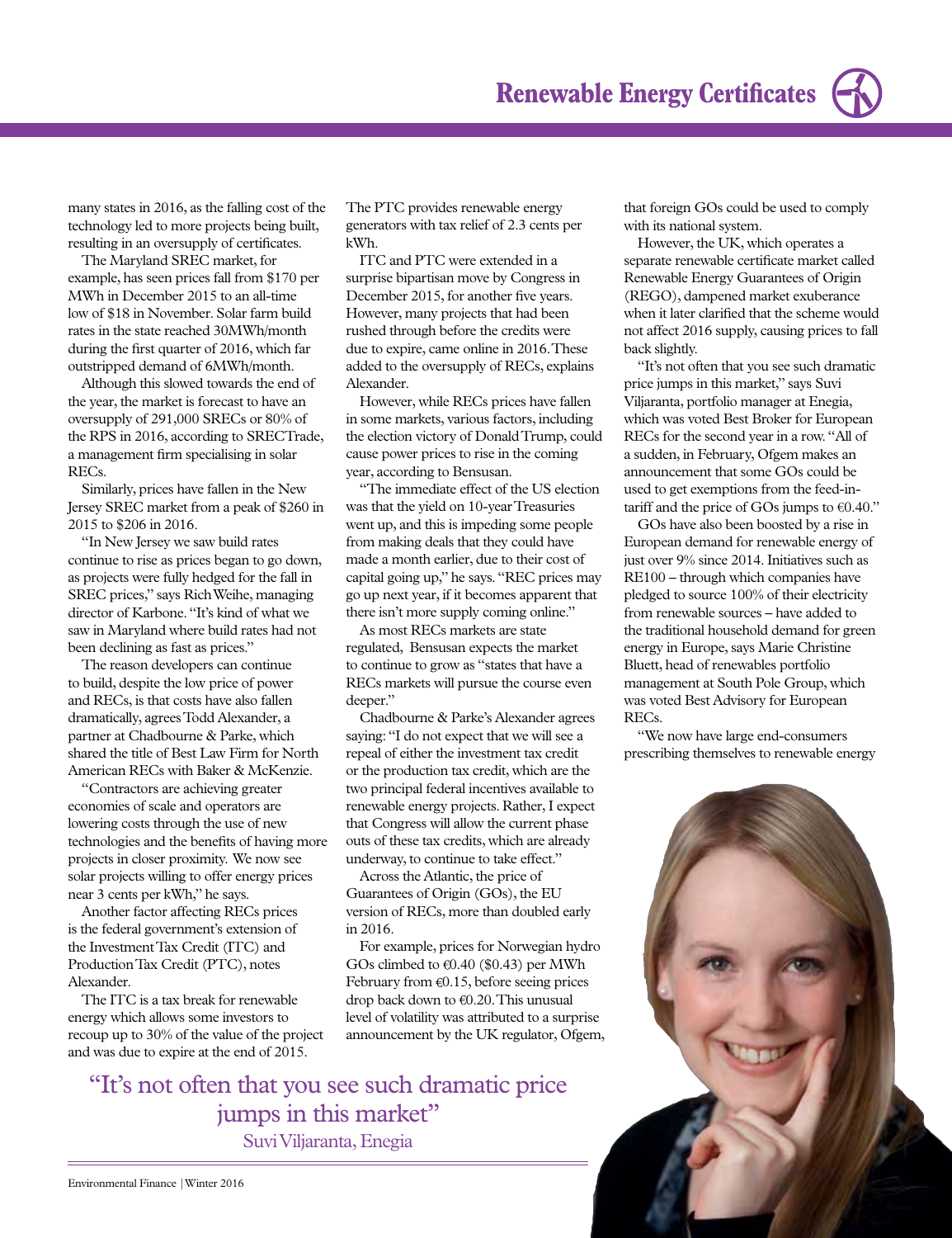

"We have seen a tremendous drop in the cost of these projects" Izzet Bensusan, Karbone

consumption goals on a never before seen scale," she says.

Five countries account for three quarters of the RECs demand in Europe – Germany, Sweden, Switzerland, the Netherlands and Italy. But Germany, which has for the past few years been the biggest importer of GOs, has seen demand fall for the first time in five years. The country purchased 65 TWh during the first half of 2016, a drop of 5% year-on-year, but remained the biggest market.

Norway, Austria, Finland, Denmark, France and Belgium currently make up the next group of countries – each with a steady market demand of between 10 and 35 TWh annually, according to Viljaranta.

Meanwhile, in Australia, the RECs market reached record highs, after the government's new targets for renewable energy, announced in June 2015, gave a boost to trading.

The new targets are 33,000 GWh by 2020 for large scale renewable energy such as wind farms (the Large Scale Renewable Energy Scheme) and a Small Scale Renewable Energy Scheme for technologies, such as solar PV on residential properties, which has an aspiration, but not a target, of 4,000 GWh by 2020.

While these new targets have helped

revitalise investment in renewables, a forecasted shortfall in supply caused the price of large-scale generation certificates (LGCs) – formerly known as RECs – to rise steadily over the past year, from AUD65 (\$48) to AUD90 in November.

"For a period we had a lot of uncertainty

around the government's renewables targets which has now been settled," says Martijn Wilder – head of the global environmental markets practice at Baker & McKenzie. "We have seen the reengagement of investment in renewables and increased demand for these products." EF

#### RINs on the rise

Policy certainty has helped push 2016 prices for Renewable Identification Numbers (RINs) up from their lows of last year, according to Element Markets.

RINs are tradable certificates that track the compliance of fuel refineries with the US government's Renewable Fuel Standard (RFS) – a law which requires that refineries blend a certain proportion of renewable fuels into transportation fuels each year up to 2022.

- The four fuel categories under the RFS are:
- Cellulosic biofuel (D3 & D7)
- Biomass-based diesel (D4) • Advanced biofuel (D5)
- Total renewable fuel (D6)

The market has had a tumultuous recent history, thanks in part to short-term uncertainty about the targets, says Randy Lack, chief marketing officer at Element Markets which was voted Best Advisory and Best Broker in this category.

Over the past few years the Environmental Protection Agency (EPA) has been slow to announce the renewable volume obligation (RVO), which sets the percentage of renewable fuel that must be used in the fuel mix, he explains.

2016 saw policy certainty thanks in part to a "mammoth effort" by the EPA to set the renewable volume obligation on time, he adds.

"It was a transitive year within the renewable fuels sector … this year was really about EPA getting back on track," says Lack. "The market worked fluidly and we've seen an uptick in pricing."

The most dramatic price rise was for Cellulosic D3 RINs, when the EPA ramped up the RVO from 123 million gallons in 2015 to 230 million in 2016. This caused prices of the Cellulosic D3 RINs to climb from \$0.60 to \$2.40.

Another factor driving prices higher is tighter supply of RINs for some fuels, which could halve by the end of 2017, according to Goldman Sachs.

"We see risk of persistently high(er) and more volatile RIN prices as the market gains a greater appreciation of potential tightening of RIN stocks," the bank said, referring to the D6 compliance credits.

It has predicted that inventories of the credits will fall by a quarter this year to 1.39 billion gallons (5.26 billion litres) and by another 43% to just 786 million gallons by the end of 2017.

The rising prices have caused some tensions in the market, with Jack Lipinski, CEO of independent refinery CVR Energy, saying: "RINs have become a black pool allowing exempt parties, and even speculators, to drive prices to confiscatory levels. RINs were intended to be a compliance tool for refiners, not a device to extract windfall profits from obligated parties."

Activist investor Carl Icahn, who owns a majority stake in CVR Energy, has also been an outspoken critic of the RINs market, calling it "rigged" in an open letter to the EPA earlier this year.

"The RINs market will cause a number of refinery bankruptcies," Icahn wrote. "The domino effect of this will be that 'big' oil will sop up the bankrupt refineries, causing an oligopoly resulting in skyrocketing gasoline prices."

However, the EPA has stayed its course and this year's RVO, for the first time, hits the levels targeted by Congress nearly a decade ago when the law was penned.

The victory of Donald Trump in the presidential election threatens to add extra complexity to the market, as he has vowed to dismantle the EPA.

Icahn, who has been a vocal Trump supporter, has remained silent on the issue since the election but the billionaire investor has reduced his stake in CVR Energy in recent weeks.

However, on the other side of the equation, Trump has voiced support for the biofuel industry, which has campaigned for a higher RFS.

Ahead of his victory, he campaigned on a pro-ethanol platform when he visited America's farm states and biofuels advocates expect he will keep the RFS strong. Those states are believed to have won Trump the White House.

The battle between "big oil and big corn" will likely see Trump disappoint some of his supporters, and affect prices in 2017.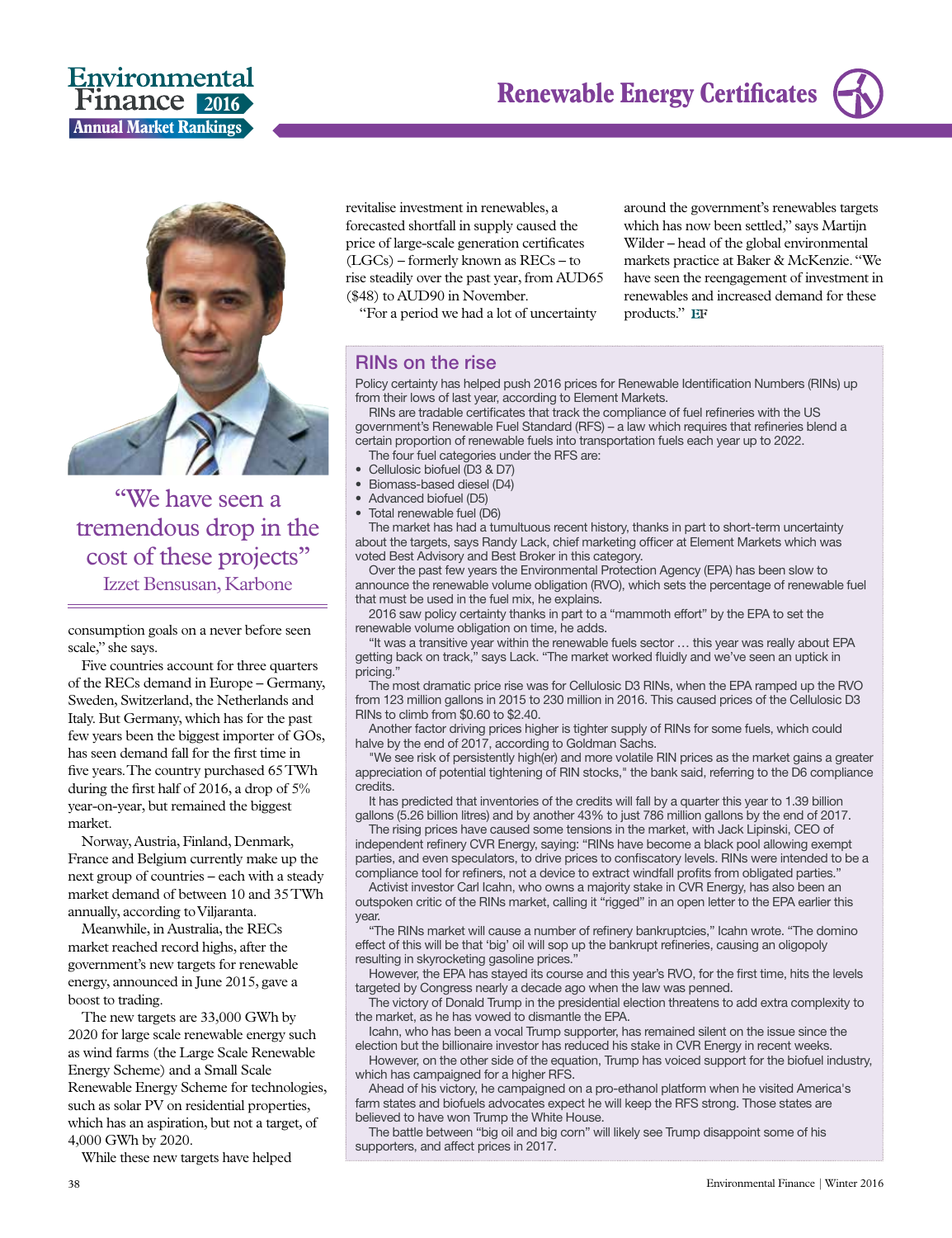### Innovation increases in static market

**While Hurricane Matthew attracted most attention, 2016 also saw some significant innovation in the cat bond market, says Joe Walsh**

**Hurricanes in Florida remain**<br>
the biggest risk focus for<br>
the catastrophe ('cat') bond<br>
market. So the lead up to<br>
Hurricane Matthew, which<br>
struck the region in October 2016, was the biggest risk focus for the catastrophe ('cat') bond market. So the lead up to Hurricane Matthew, which a nervous time for investors. However, although the wider insurance and reinsurance industry incurred significant losses, no cat bonds are expected to be triggered, says Harry White, risk consultant at AIR Worldwide.

AIR retained the title of Best Advisory for Catastrophe Risk for the third year running in this year's Rankings.

Although Matthew was not as damaging as some feared, with one trader saying it could have been a \$50 billion event, it could still have a significant impact on demand for cat bonds.

"I think that was the first time that companies started post-2005 had a real chance of having some large potential losses, so we'll see if this event impacts their demand for coverage," says Laura Taylor, managing partner and chief financial officer at Nephila Capital, voted Best Trading Company for the seventh year in a row.

Bill Dubinsky, managing director and head of insurance linked securities (ILS) at Willis Towers Watson (WTW), which won the Best Broker title, says Hurricane Matthew was pretty much a non-event from a cat bond perspective. He describes it as mostly a storm surge and flooding event in the Carolinas.

Elsewhere in the world, major events such as UK floods and earthquakes in New Zealand and Italy caused significant losses but were not big enough to dent the market's domination by US hurricane risk, according to Taylor.

Overall, the value of new cat bond issues showed little change in 2016 from the previous year. Bonds worth just over \$6

billion had been issued by 1 December, including both public and private issues, compared to a total of \$7.9 billion for 2015, according to market research firm Artemis. Public issues alone amounted to \$4 billion by 30 September, compared to \$6.2 billion for the whole of 2015, according to WTW.

But 2016 saw more innovation and new products on offer, according to Martin Malinow, president of Endurance Global Weather, voted Best Structurer/Arranger for the second year running.

One notable development was Allianz Risk Transfer entering the market with a \$70 million cat bond covering against extreme European weather – the first such issue since 1999. It was singled out by both Claude Brown, partner at Reed Smith and AIR's White for its innovation in the market, as it was based on weather events, rather than a strict 'catastrophe'.

Reed Smith retained its Best Law Firm title for the third consecutive year.

We are starting to see reinsurance capacity shrink, says Taylor, as a result of 2016 events such as the UK floods and earthquakes in Italy and New Zealand. The merger of Willis and Towers Watson, completed at the beginning of 2016, also impacted capacity, although supply still outweighs demand for some risks.

Brown, however, argues that attractive coupons have driven demand for cat bonds, leading it to outstrip supply in some respects. AIR's White agrees that investor



Laura Taylor, Nephila Capital: market is still dominated by US hurricane risk

appetite is strong, as 2016 saw several deals upsized and prices at the lower end of guidance.

Non-natural risks, most notably cyber risk, is where market players believe the industry will see developments over the next couple of years. In April, AIR released its first global cyber exposure data standard and expanded its cyber risk consulting practice to enable clients to better understand the risk.

WTW's Dubinsky describes it as an appropriate place for the market to expand into, but believes it won't be able to do so itself and will need to partner with insurance or reinsurance companies already active in the market. EF

| Catastrophe Risk Management – Global                                |  |                                            |  |  |
|---------------------------------------------------------------------|--|--------------------------------------------|--|--|
| Best Dealer (Structurer/Arranger) Winner ★ Endurance Global Weather |  | <b>Runner-up</b> Swiss Re                  |  |  |
| <b>Best Broker</b>                                                  |  | <b>Winner</b> $\star$ Willis Towers Watson |  |  |
| <b>Best Trading Company/Investor</b>                                |  | Winner * Nephila Capital                   |  |  |
| <b>Best Advisory</b>                                                |  | ★ AIR Worldwide                            |  |  |
| <b>Best Law Firm</b>                                                |  | $\star$ Reed Smith                         |  |  |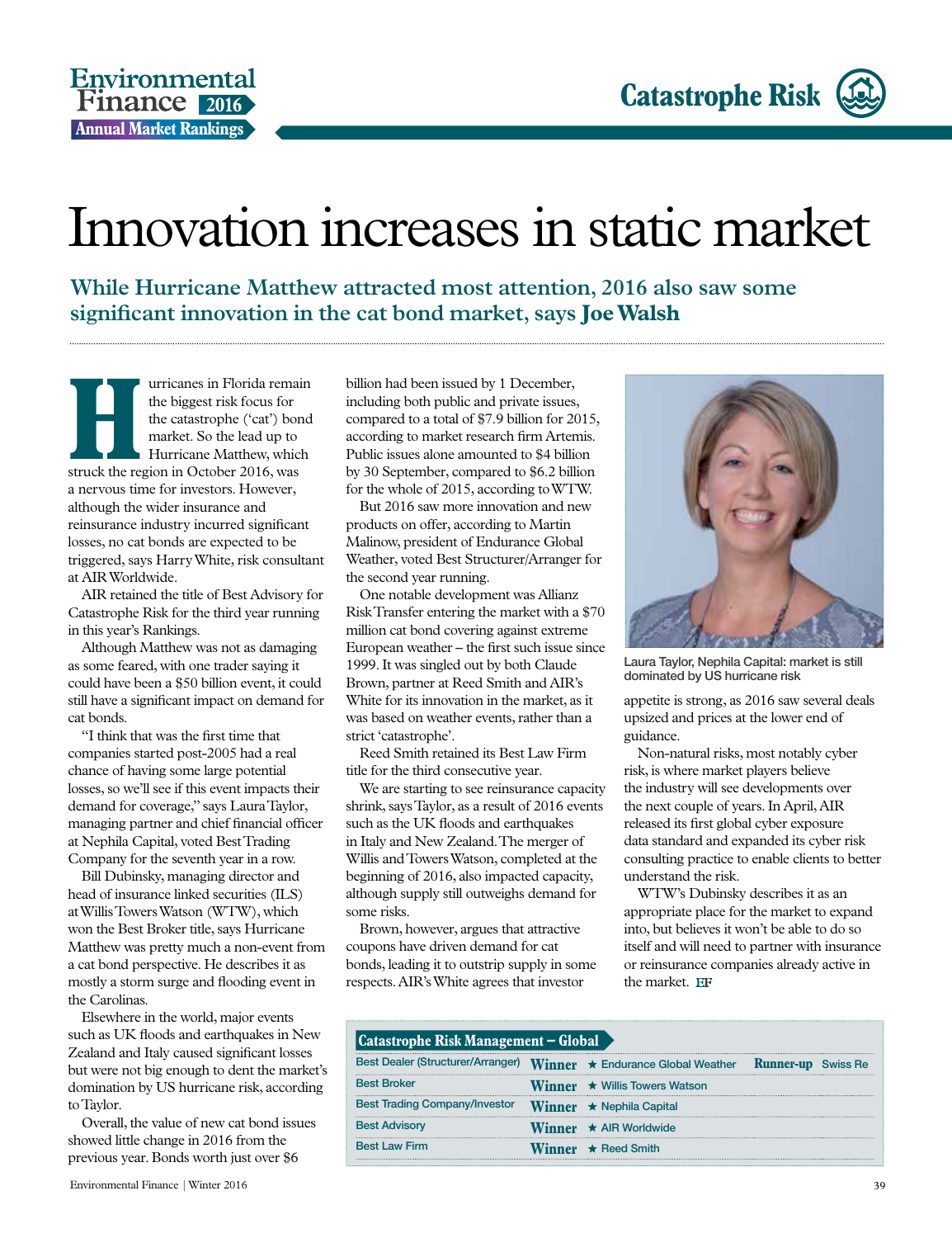## European energy companies enter market

**Leading weather risk specialists see hedging demand growing from energy companies in Europe and the agriculture sector in the US. Joe Walsh reports**

Warmer than usual winter<br>
encouraged European energy<br>
companies to hedge their<br>
weather risk in a major way ov<br>
2016, market specialists say.<br>
"It was a very warm winter in Europe warmer than usual winter encouraged European energy companies to hedge their weather risk in a major way over 2016, market specialists say. last year so the majority of clients who purchased weather protection last year got paid almost up to the limit of what they bought," says Martin Malinow, president of Endurance Global Weather. The potential for more of the same this winter has led to repeat business as "clients who bought last year have largely bought this

year," he adds.

Endurance again made a clean sweep of the Best Dealer/Structured Product Seller category, winning in all four regions covered by the rankings: North America, Europe, Asia and Australia.

It's a view shared by Claude Brown, partner at Reed Smith, voted Best Law Firm globally for the fourth year running. He describes it as the 'hallmark' of the year but explains that it wasn't solely the result of one warm winter, as European energy companies had been considering weather risk management for several years.

| <b>Weather Risk North America</b>                      |               |                                                                 |                  |                          |
|--------------------------------------------------------|---------------|-----------------------------------------------------------------|------------------|--------------------------|
| <b>Best Broker</b>                                     | <b>Winner</b> | ★ Choice Energy                                                 | <b>Runner-up</b> | <b>Evolution Markets</b> |
| <b>Best Dealer/Structured</b><br><b>Product Seller</b> | Winner        | ★ Endurance Global Weather Runner-up                            |                  | <b>Nephila Capital</b>   |
| <b>Weather Risk Europe</b>                             |               |                                                                 |                  |                          |
| <b>Best Broker</b>                                     | Winner        | $\star$ = Meteo Protect<br>$=$ Willis Towers Watson             |                  |                          |
| <b>Best Dealer/Structured</b><br><b>Product Seller</b> |               | <b>Winner</b> $\star$ Endurance Global Weather <b>Runner-up</b> |                  | <b>Nephila Capital</b>   |
| <b>Weather Risk Asia</b>                               |               |                                                                 |                  |                          |
| <b>Best Broker</b>                                     | <b>Winner</b> | $\star$ Aon Benfield                                            | <b>Runner-up</b> | <b>CQ Partners</b>       |
| <b>Best Dealer/Structured</b><br><b>Product Seller</b> | <b>Winner</b> | <b>* Endurance Global Weather Runner-up</b>                     |                  | <b>Swiss Re</b>          |
| <b>Weather Risk Australia</b>                          |               |                                                                 |                  |                          |
| <b>Best Broker</b>                                     | Winner        | $\star$ CO Partners                                             |                  |                          |
| <b>Best Dealer/Structured</b><br><b>Product Seller</b> |               | <b>Winner</b> $\star$ Endurance Global Weather <b>Runner-up</b> |                  | <b>Nephila Capital</b>   |
| <b>Weather Risk Global</b>                             |               |                                                                 |                  |                          |
| <b>Best Advisory/Data</b><br><b>Service</b>            |               | <b>Winner</b> $\star$ Speedwell                                 |                  |                          |
| <b>Best Law Firm</b>                                   | Winner        | $\star$ Reed Smith                                              |                  |                          |

"We're seeing new large European energy players come and start purchasing protection who have never been in the market before," says Malinow. Their entrance into the market, as they move from pilot deals to protecting a large proportion of their business, could increase the energy protection market by 50% - 100% over the next couple of years, he predicts.

Claire Wilkinson, managing director of structured risk solutions at Willis Towers Watson (WTW), which shared the title of Best Broker (Europe) with Meteo Protect, agrees.

"2015/16 was a very warm winter in Europe, so many of the capacity providers paid out large claims. This may have an impact on both supply and demand and ultimately on the price for warm winter protection," she says.

But the warm winter was not the sole reason for European energy companies increasing their weather hedging significantly. As these companies add more renewables to their generation capacity, their businesses become more exposed to the weather.

"European energy companies entering the market has been driven by warm winters there as well as the build out of solar and wind installations, so now you have a larger share of the energy stack coming from intermittent weather driven sources," says Malinow.

Despite this, the growing influence of renewables on the weather market has not yet happened to the extent expected, as the industry still faces some hurdles, according